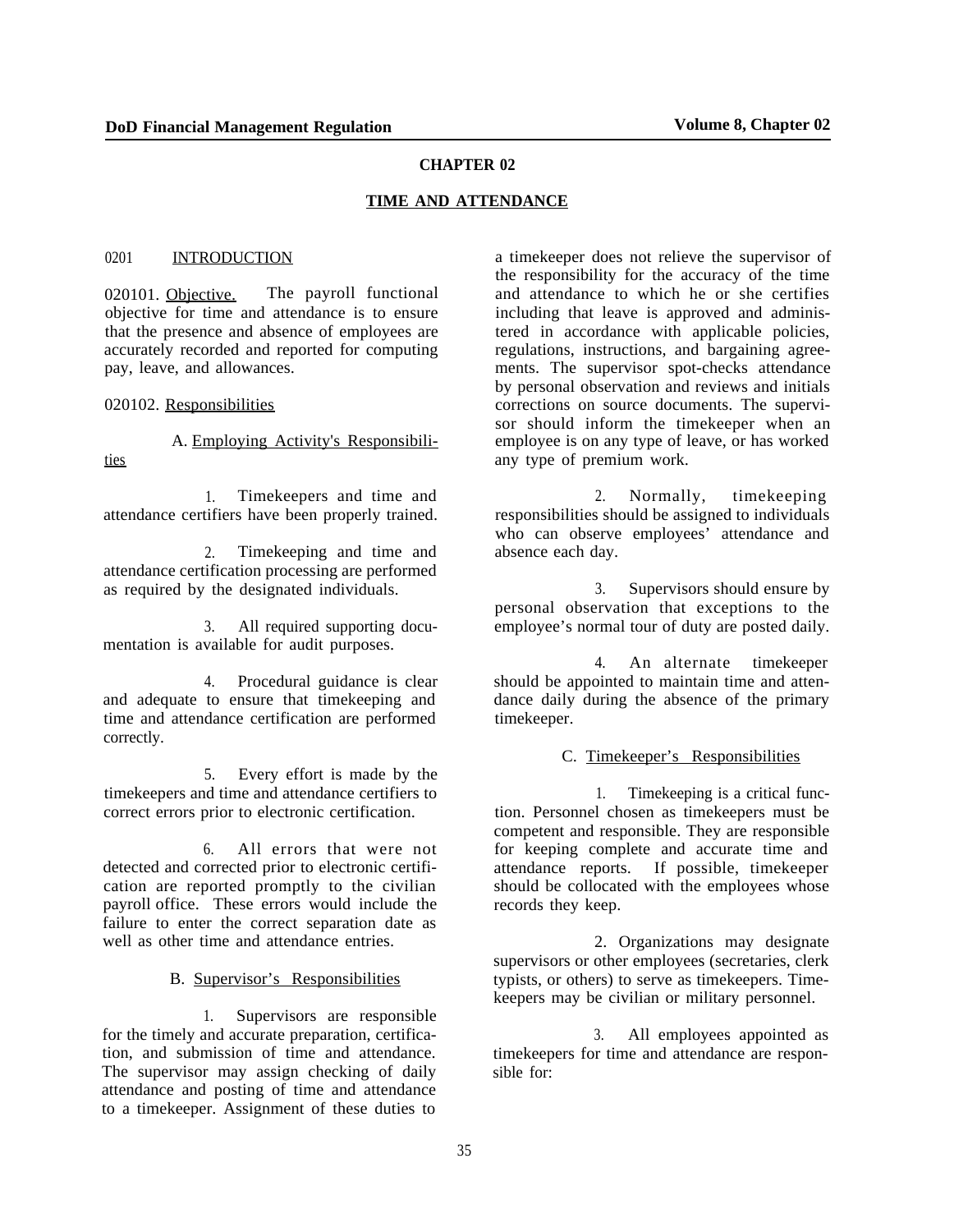a. Recording all exceptions to the employee's attendance and leave on a daily basis. If daily recording is impractical for some employees, exceptions are allowed if authorized in writing by the Component head or designee.

b. Ensuring that employees either initial the time and attendance input document or sign an SF 71, "Application for Leave."

c. Ensuring that all postings for overtime and compensatory time earned have been approved, corrections on the time and attendance document initialed, and totals are correct before certification.

d. Recording the employee's attendance, absence, and all other applicable data daily in blue or black indelible ink unless an optical mark reader document requiring a lead pencil is used. Do not use felt-tip pens or erasable ink pens. Errors in posting will be corrected by drawing a single line through the incorrect entry and posting the correct data; erasures and covering fluids are not allowed. All corrections will be initialed by the supervisor, acting supervisor or other designated representative authorized to act as an alternate certifier at the end of the pay period.

### 020103. Audits

A. Certified time and attendance source documents are subject to audit by the General Accounting Office (GAO), local audit agencies, and other inspection teams. Certifying officials are responsible for furnishing justification or clarification of certified time and attendance.

B. Before releasing any source documents for audit

1. Check for proper identification of the agent requesting time and attendance information.

2. Establish a need for the information.

3. Make a photocopy of all released time and attendance source documents.

4. Obtain a certification form from the agent acknowledging custody of the time and attendance documents.

### 0202 REQUIREMENTS

020201. For each civilian employee, a daily record of time in pay and nonpay status or piecework completed shall be maintained by a designated timekeeper who takes no part in preparing the payroll or by electromechanical devices, if permitted by local law. When such devices are used, adequate supervisory surveillance shall be maintained to ensure proper and accurate time recording. Timekeepers responsible for time and attendance reports shall have positive knowledge as to the employee's presence and absence before marking the report. When serial sign-in and sign-out sheets are used, employees shall sign their name and time of arrival. When they depart, employees shall sign their name again and enter their time of departure. Preprinted serial sign-in and sign-out sheets are not authorized.

020202. The time period shown on time and attendance reports shall correspond to the length of a pay period; i.e., if payment is made for a 2-week period, the time and attendance report shall cover a 2-week period.

020203. Time and attendance data shall clearly indicate whether annual leave taken is to be charged against the employee's current leave account or to a separate leave account established for restored leave. If an employee has one or more supplemental leave accounts, the time and attendance report must clearly identify the one to be charged for leave taken. Unless annual leave taken is identified to an employee's restored account, regular leave will be charged.

020204. The time and attendance data shall reflect a proper and accurate accounting of an employee's actual time and attendance and leave. The initial time and pay period for a new employee and the final time and pay period for a separated employee may be less than a 2-week pay period.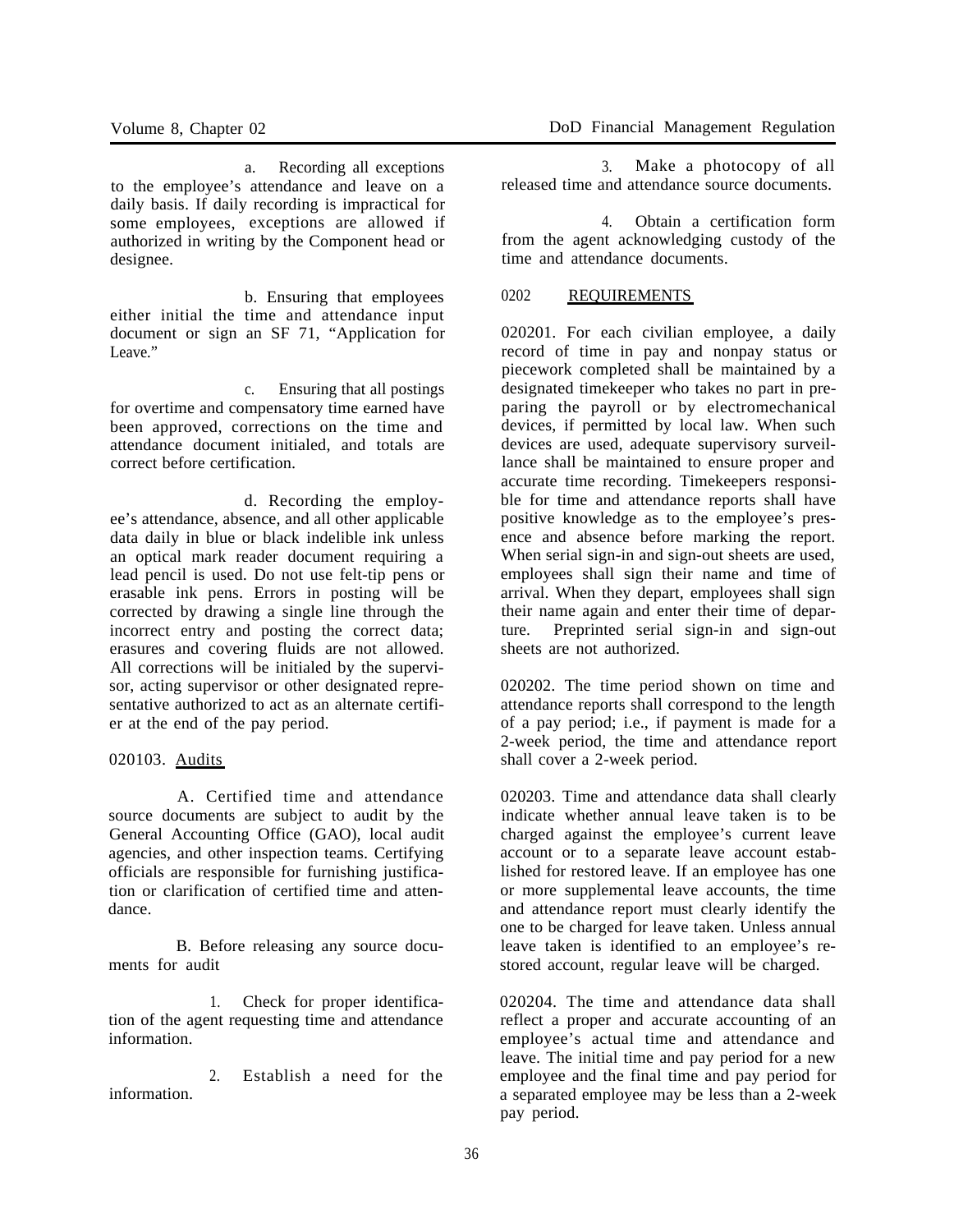020205. Minimum data element values to be included on time and attendance reports or supporting documentation for each employee are as follows:

A. Employee's name and SSN.

B. Pay period number or dates.

C. Number of hours worked by day and week and in total.

D. Number of hours of premium work, by type of premium, to which the employee is entitled.

E. Number of credit hours and compensatory time worked.

F. Number of hours of leave, by type; credit hours and compensatory time used.

G. Dates and times leave is taken.

H. Any required supporting documentation for absences, e.g., court orders, SFs 71, military orders.

**I.** Handwritten signature or automated approval code of an authorizing official.

J. Such other information as may be required in support of operations.

If the above minimum requirements cannot be met, a request for a waiver with supporting rationale shall be forwarded from the employing activity to the Director, DFAS.

020206. Work Schedules

A. Basic work requirement. The basic work requirement is defined as the number of hours, excluding overtime hours, an employee is required to work or to account for by charging leave. A full-time employee's basic work requirement is 80 hours in a pay period. Department of Defense Dependents Schools (DoDDS) employees in pay plan "TP" (which includes educators, principals and assistant principals) are scheduled to work either full or half days. This includes educators employed in part-time and

substitute positions. Attendance and absence must be recorded accordingly. If it is necessary to convert time for teacher personnel to hours, 8 hours will be used for a full day and 4 hours for a half day.

B. Alternative Work Schedules (AWS). Public Law 99-196 (reference (e)) made the AWS program permanent in 1985. The program permits a variety of flexible and compressed work schedules.

1. Flexible Work Schedule. Under certain flexible schedules, DoD civilian employees may work longer or shorter hours including credit hours on any given workday without taking leave or being paid overtime, as long as their basic biweekly work requirements are met (5 U.S.C. 6123) (reference (b)). By electing to work hours in excess of their tour of duty, employees may also complete the biweekly basic work requirements in fewer than 10 workdays without being paid overtime or being charged leave for the nonworkdays. This provision does not apply to TP pay plan employees.

a. The extended hours of operation may require designation of additional timekeepers, whose duty hours overlap, to either manually record time and attendance or provide surveillance over recording devices or sign-in and sign-out sheets used for that purpose.

(1) When designating additional timekeepers, certain conditions shall be considered. If possible, a timekeeper shall arrive at the beginning of the workday, and one shall leave at the end of the workday. Their scheduled days off may not be the same.

(2) Additional supervisory personnel may be needed both to supervise the work force and to certify time and attendance. Supervisors shall provide reasonable assurance that employees are on duty by such techniques as occasional supervisory telephone calls to the employee during times the supervisor is not present, but the employee is scheduled to be; occasional supervisory observation by the supervisor coming to work earlier or later than normal; arrangements with other timekeeping or supervisory personnel to provide observation;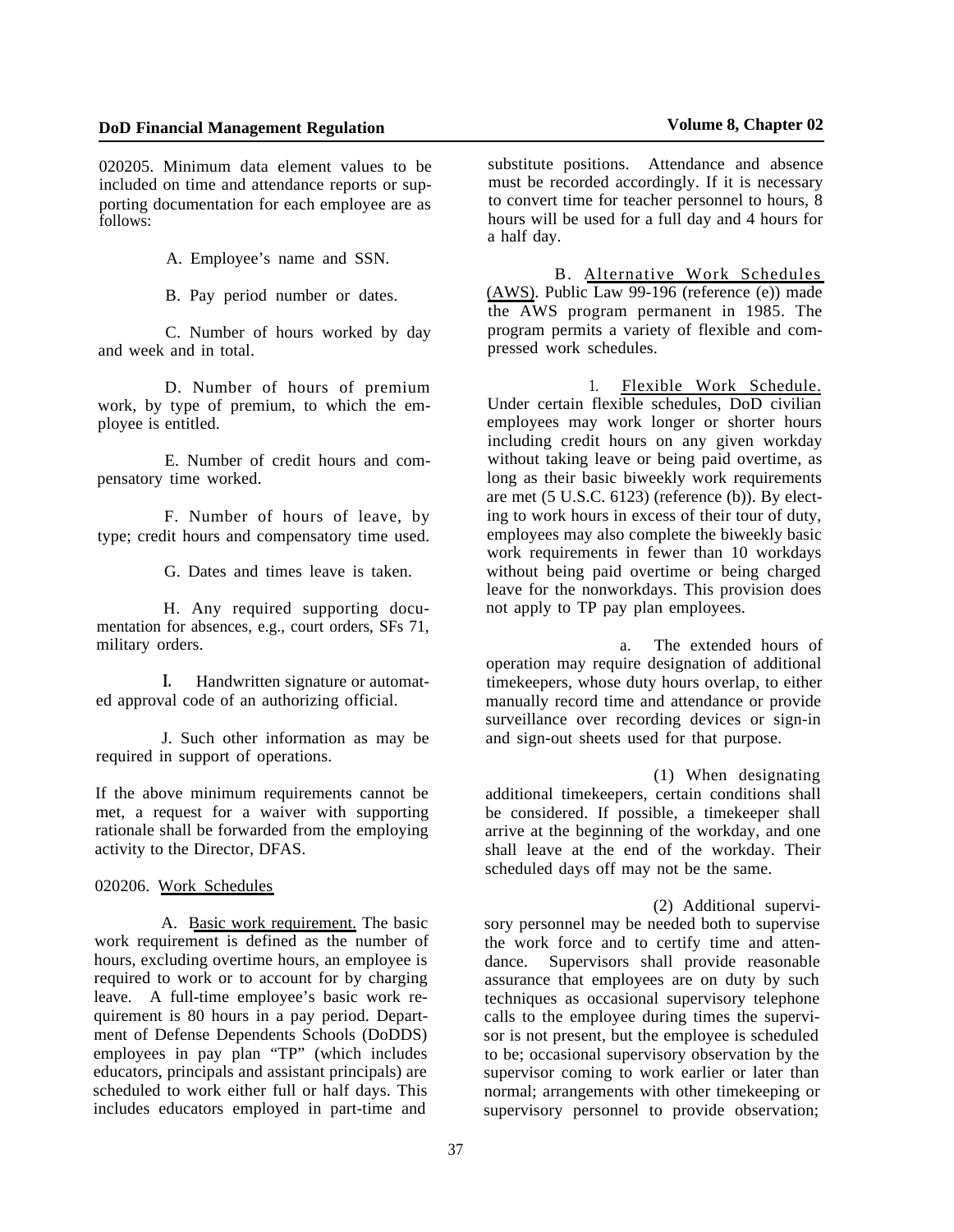and a determination of reasonableness of work output for time spent.

b. An approved work schedule shall be maintained showing the times of arrival and departure, proposed and actual, for each day to support the time and attendance report. The nature and length of absences also apply to employees working under an AWS. For example, under this work schedule, full-time employees must account for 80 hours, as a minimum, for a 2-week pay period. However, employees will be charged leave according to their work schedule.

c. DoD employing activities that significantly extend the hours of the day during which employees may work shall adequately provide for both preparing and certifying time and attendance reports. Electromechanical recording devices shall be considered as a means of keeping time and attendance reports that shall provide the evidence required as to cumulative time in a work status.

d. In the case of a full-time employee, an 80-hour biweekly work requirement allows an employee to determine his or her own schedule within the limits set by the employing activity. A part-time employee determines his or her own schedule for a biweekly work requirement of less than 80 hours. The following are variations of the flexible work schedule:

(1) Flexitime is a flexible work schedule that splits the tour of duty into 2 distinct kinds of time--core hours and flexible hours. Under any flexitime schedule, an employee must be at work or on approved absence during core hours and must account for the total number of hours he or she is scheduled to work.

(2) Flexitour is a work schedule in which an employee, having once selected starting and stopping times within the flexible hours, continues to adhere to these times. Further opportunities to select different starting and stopping times may be provided subsequently by the employing activity.

(3) Gliding schedule is a flexible work schedule in which an employee has a basic work requirement of 8 hours in each day and 40 hours in each week. They may select an arrival time each day and may change that arrival time daily as long as it is within the established flexible hours.

(4) Maxiflex is a flexible work schedule that contains core hours on fewer than 10 work days in the biweekly pay period and in which an employee has a basic work requirement of 80 hours for the biweekly pay period (or multiple thereof). The employee may vary the number of hours worked on a given workday or the number of bouts each week within the limits established for the organization.

#### 2. Compressed Work Schedule

a. A compressed schedule is a fixed schedule which enables the full-time employee to complete the basic work requirements of 80 hours in fewer than 10 full workdays in each biweekly pay period by increasing the number of hours in the workday. There are no flexible times in a compressed schedule. Employees' times of arrival and departure from work are set, as are the days on which they are to complete the basic work requirement. For employees working under compressed schedules, overtime pay will continue to be paid for work outside the compressed schedule (5 U.S.C. 6121 and 6128) (reference (b)). The two most common compressed schedules are the 4-10 and the 5-4/9 schedules. On the 4-10 schedule, employees work 10 hours a day for 4 days each work week. On the 5-4/9 schedule, employees work 9 hours a day for 8 days, 8 hours for 1 day, and get 1 day off each pay period. Compressed work schedules are determined either by management or through negotiations with exclusive employee representatives.

b. The recording of absences is treated in the same manner as for employees working a regular or alternative work schedule. However, employees working a compressed work schedule will be charged leave in accordance with their basic work schedule.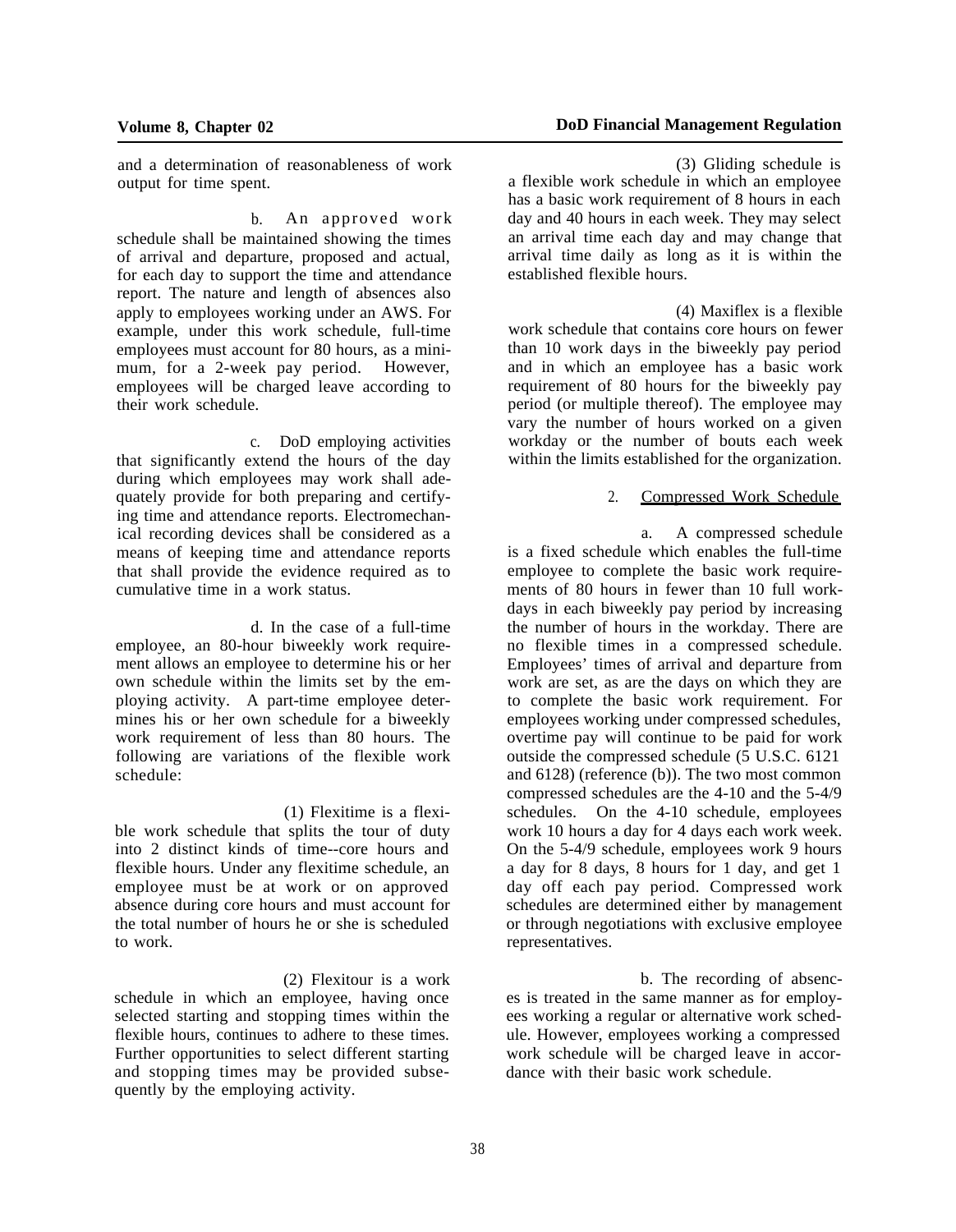020207. Approval of Leave. Leave approval may be by handwritten or automated signature. Leave approvals must be in accordance with paragraph 050105.

### 020208. Overtime and Compensatory Time Authorizations

A. Approved written authority for overtime, compensatory time, or holiday work performed must be on an authorization form used specifically for this purpose. The approved original copy of the authorization form must be retained in accordance with section 0207.

B. Approval must be granted in writing before the hours are worked whenever feasible and, when not feasible, as soon as possible after the work has been performed. If an employee works overtime without prior written approval, the authorization form should state that its purpose is to document that fact.

C. In granting such approval, care must be taken to distinguish between regular overtime and irregular or occasional overtime in order to properly determine an employee's overtime entitlement.

D. After the time has been worked the supervisor must indicate on the overtime approval form the amount and kind (regular or irregular) of overtime and compensatory time actually worked. If the supervisor who approves the employee's time and attendance does not have knowledge that the overtime or compensatory time was actually worked, the supervisor who has such knowledge must sign the overtime form to attest to the time actually worked.

1. Methods of Approval of Overtime. The following methods for overtime approval may be used, keeping in mind that overtime should be limited to cases of real necessity:

a. Daily Basis. The overtime authorization will indicate each employee's name, SSN, date, justification, and number of hours to be worked for a specific day.

b. Pay Period Basis. The overtime authorization for a biweekly pay period will indicate each employee's name, SSN, date, justification and number of hours to be worked for a period not in excess of one biweekly pay period.

c. Approval for a Specific Job. The overtime authorization, including justification, will specify the number of hours/dollars of overtime to be worked/expended during a specific period (not in excess of a fiscal quarter) for a specific organizational component of the activity, for a specific task.

2. While a timekeeper may actually record time and attendance entries, the supervisor's time and attendance certification attests to the performance of approved work and serves as the basis for payment.

3. Written authorization is required for work to be performed on a holiday except for tours of duty regularly scheduled on a holiday, such as for firefighters, law enforcement, and hospital employees.

### 020209. Continuation of Pay (COP)

A. An employee who sustains a disabling job-related traumatic injury is entitled to the continuation of regular pay for up to 45 calendar days when totally incapacitated. See section 0312 for additional information regarding COP.

B. Controls will be established to ensure that employees do not exceed the 45-day limit. COP time will be accounted for as follows:

1. Days are counted on a calendar basis. If an employee is charged for COP on Friday, he or she will be charged for Saturday and Sunday. Holidays, weekends, and regular days off following a COP day are counted as COP days. If 1 hour is used to see a physician and 7 hours are worked, it is still counted as 1 COP day. The time and attendance source document will show the actual hours worked in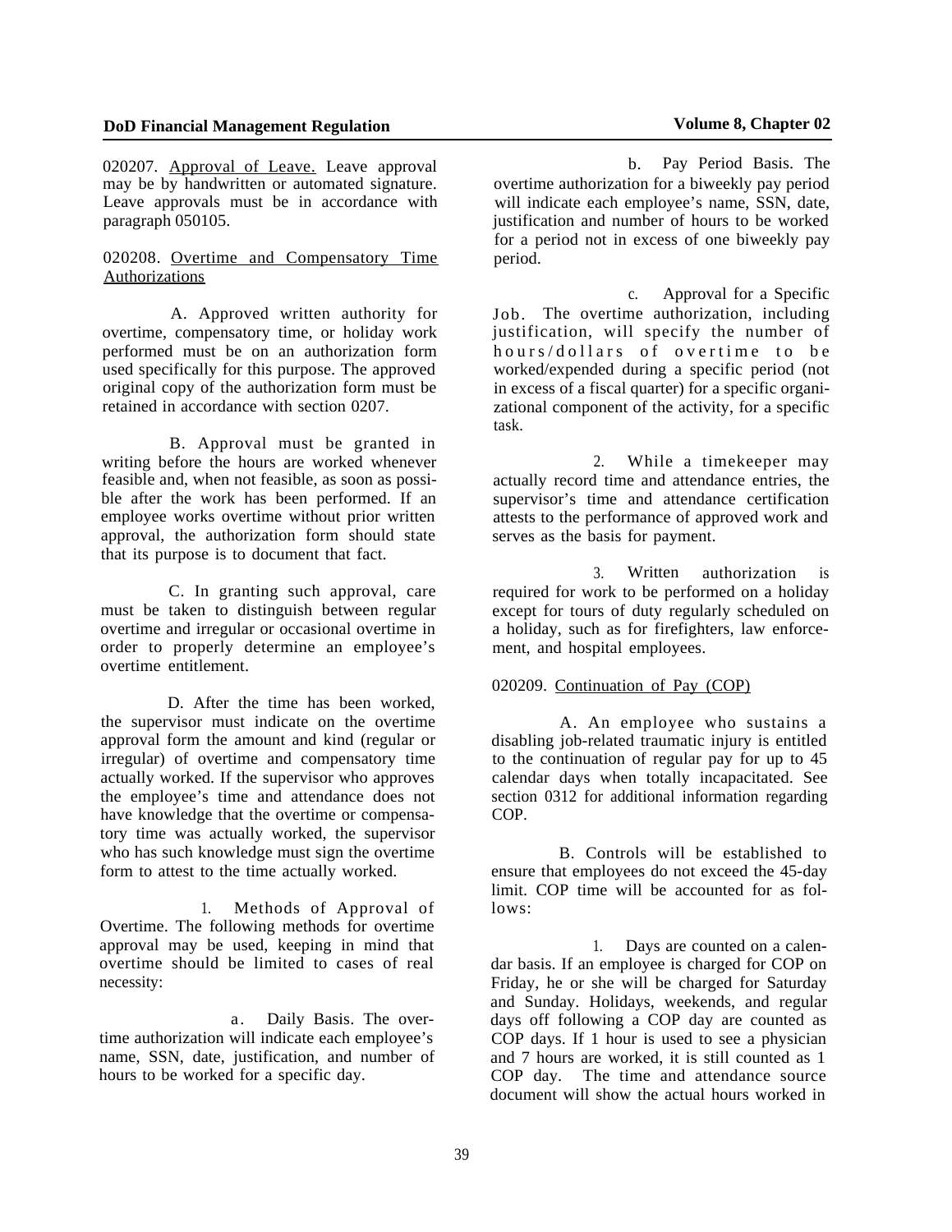order to give an accurate picture of the employee's work record.

2. Unless the injury occurs before the beginning of the workday, time lost on the day of injury should be charged to administrative leave. The period to be charged to COP begins with the first day or shift of disability or medical treatment following the date of injury, provided that the absence began within 90 days after the injury. COP should be charged for weekends and holidays if the medical evidence shows the employee was disabled on the days in question; for example, if the physician indicates that disability will continue only through Saturday for an individual who has Saturday and Sunday off, COP will be charged only through Saturday.

3. If work stoppage occurs for only a portion of a day or shift other than the date of injury, a full day of COP will be counted against the 45-calendar day entitlement, even though the employee is not entitled to COP for the entire day or shift. For example, if an employee who has returned to work must use 3 hours in order to receive physical therapy for the effects of the injury, he or she is entitled to only 3 hours of COP even though 1 full calendar day will be charged against the 45-day limit. If an employee is absent for all or part of the remaining workday, the time loss should be covered by leave, leave without pay (LWOP), absence without leave (AWOL), etc., as appropriate, since absence beyond the time needed to obtain the physical therapy cannot be charged to COP.

4. If the employee is only partially disabled following the injury, and continues to work several hours each workday, each day or partial day of absence from work is chargeable as a full day of COP against the 45-day period.

5. Absences charged to COP and disapproved later by the Department of Labor require conversion to sick or annual leave. If sick or annual leave is not available, COP will be converted to LWOP and reimbursements to the Government must be for gross earnings paid while in a COP status. Refer to section 0803 for due process procedures. This collection includes

payments made on behalf of the employee and adjustments to the deposit fund accounts by the civilian payroll office.

6. The time the employee takes off must be certified by a physician as necessary due to the injury.

C. Injured employees are permitted to return to duty with lighter jobs or a modification of their own job. When an injured employee returns to duty in an official light-duty status within the first 45 days of disability following an injury, each day or portion of a day in light-duty status will be counted as 1 day of COP. This also includes any day or portion of a day worked while under injury-related work restrictions imposed by a physician.

#### 020210. Temporary Duty (TDY)

A. When an employee is on TDY, the hours worked and hours of leave will be recorded on the time and attendance document. All time actually spent away from the permanent duty station during the basic workweek will be recorded as time worked or leave taken by the employee's permanent duty station. The travel order will support entries on the time and attendance document for regular time.

B. When an employee is on extended TDY (official government-directed travel of 3 weeks or more in duration), the supervisor may require the employee to submit time and attendance data. This may be done by telephone, overnight mail, facsimile machine, or other acceptable means of communications.

#### 0203 TIME AND ATTENDANCE RECORD-ING

020301. Scheduled starting and ending times of the day for each employee or for groups of employees shall be established and recorded. The exact starting and ending times of the day for all absences from duty, except for authorized lunch periods and absences of full workdays, shall be recorded each day. employee's shift begins is designated as the day of work for night and shift differential purposes. These requirements shall be modified for AWS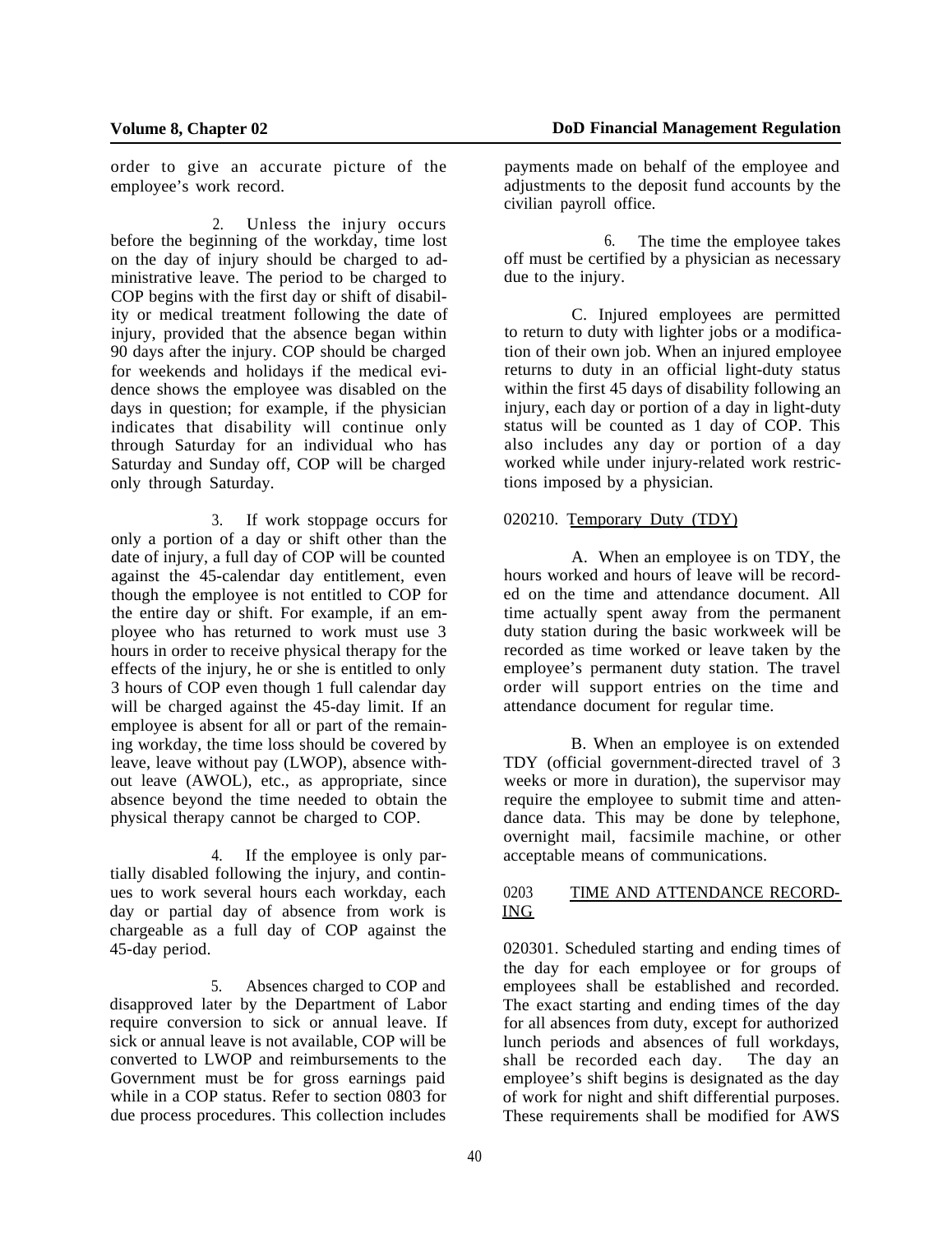(see subparagraph 020206 .B.). The daily starting and ending times for hours worked other than as scheduled and for absences of less than a full day shall be recorded on time and attendance reports. These reports shall be supplemented by such related records in support of pay entitlement as DFAS deems appropriate. The requirement to record starting and ending times is based on:

A. The need for such information in determining pay entitlement under certain conditions--for example, leave without pay before and after a holiday, or leave when night differential pay is involved.

B. Each employing activity's responsibility to keep adequate records for effective and efficient supervision of employees.

020302. Indicated absences shall be initialed or signed by the employee or supported by an approved application for leave or a flexitime attendance record that has been initialed by the employee. A supervisor may require a medical certificate or other evidence of illness from an employee when granting sick leave. Such certification will be retained by the employing activity in accordance with section 0207.

020303. Because most Federal employees are paid on an hourly basis (or fraction of an hour) and charged leave on that basis, an accurate record of the times an employee works and is absent must be recorded daily. Employees must officially confirm each leave charge, except for administrative leave, AWOL charges, suspension or holiday absences.

020304. All leave types are charged to the employee either by whole days, whole hours or fractional hours.

020305. Absences of DoDDS educators in the TP pay plan shall be recorded in full or half days. When an educator is required to work during any portion of a half-day increment, the educator's time shall be recorded in a duty status for the entire half-day increment. However, an educator who fails to work part of a scheduled increment for unacceptable reasons

shall be charged leave or AWOL, for the entire increment.

### 020306. Daylight Saving Time

A. Civilian employees working on a tour of duty when daylight saving time goes into effect are credited with the actual number of hours worked on the tour of duty. The hour lost as a result of the change is charged to annual leave, compensatory time used, credit hour used, or leave without pay, whichever is applicable with the employee's request. Employees may be allowed to work 1 hour beyond the end of their shift.

B. Civilian employees working on a tour of duty when standard time goes into effect are credited with the actual number of hours worked. Any time worked in excess of 8 hours will be paid as overtime and/or compensatory time or recorded as credit hours.

## 0204 TIME AND ATTENDANCE CERTIFI-**CATION**

020401. The certification of time and attendance is an authorization for the expenditure of Government funds. Each employee's time and attendance report shall be certified correct by the employee's supervisor, acting supervisor, or other designated representative authorized to act as an alternate certifier at the end of the pay period. Certification shall not ordinarily be made earlier than the last workday of a pay period. In some circumstances (such as when a legal holiday falls on a Friday or Monday), it is not practical to operate without an early cutoff. In such cases, additional controls, which shall be demonstrated in the system design, shall be in place and operating. These controls shall ensure that any change in attendance or absence certified by a supervisor that occurs after the cutoff date either is identified and reported before pay computation or is reported for the next pay computation. For example, a corrected time and attendance report shall be completed for any absence after the time and attendance report has been closed out for the pay period. The employee may initial the corrected entry(ies) or submit an SF 71 for such absence, as appropriate.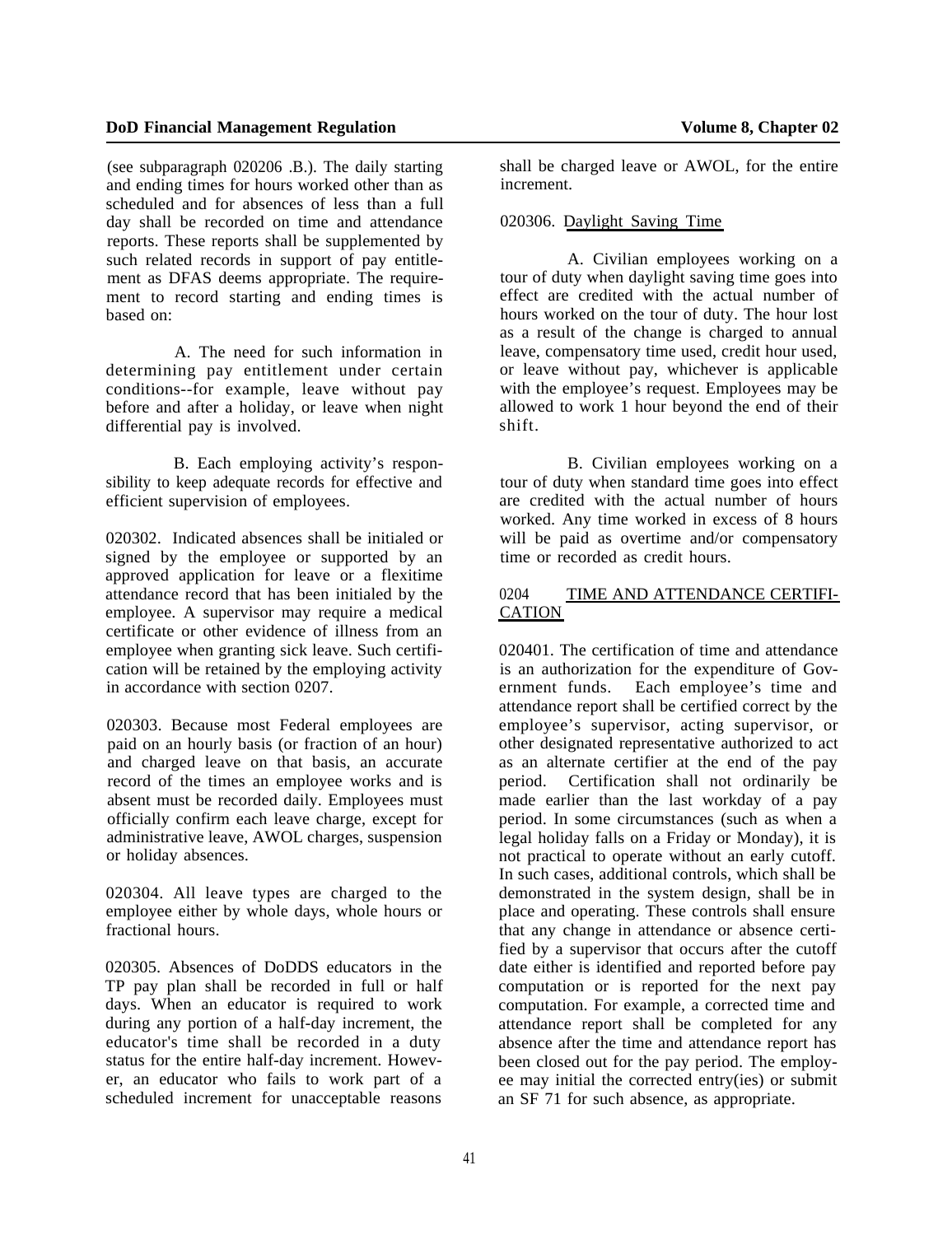020402. All time and attendance reports and other supporting documents shall be reviewed and approved by an authorized official. This official shall be aware of his or her responsibilities for ensuring accuracy of the reports and shall have knowledge of the time worked and absence of employees for whom approval is given.

A. Certification of time and attendance documents must be based on knowledge from personal observation, from the timekeeper, from checking data against other independent sources (such as matching starting and ending times of work against sign-in and sign-out sheets or time clock entries), from reliance on other internal controls, or a combination of these. Approving officials must have a reasonable basis for relying on systems of internal control to ensure accuracy and legal compliance when they do not have positive, personal knowledge of the presence and absence of, or other information concerning, employees whose time and attendance documents are being approved. This basis must involve periodic testing of internal controls to ensure that they are working as intended.

B. Approvals shall be made individually for each employee, and a handwritten or automated signature shall be provided for each time and attendance report.

C. A single supervisory signature for a multiple employee report may be made to approve the information recorded for all employees listed on the report. There are three prerequisites for a single signature: the data elements itemized in paragraph 020205. shall appear on the report for each employee listed on the report; supporting documents required for the information on the report shall be reviewed by the supervisor; and the supervisor shall initial or sign each page of the report and also shall either sign the last page of the report or enter an approval code into an automated system.

D. For computerized ("paperless") time and attendance systems in which time and attendance data is contained in a computer file and displayed on a terminal, a single automated code may be entered by the supervisor to approve the information contained in the file provided that the data elements itemized in paragraph 020205. are contained in the file. Any related approved supporting documentation or the data elements that would be contained in the supporting documentation, including approvals, are maintained in computer files. Supporting documents or computerized files are reviewed by the supervisor prior to approving time and attendance data. A record of changes made to a file, once approved by someone other than the original approving official, is generated and sent to either the original approving official or a designated person other than the one who made the changes.

020403. Certification of the time and attendance report may not be delayed for the purpose of obtaining the employee's initials or signature for leave when the employee is not available. The employee shall submit a confirming SF 71 upon return to duty.

020404. Employees may not maintain, certify, or approve their own time and attendance reports, except when it is not practicable to do otherwise. In such instances, the Component head or designee shall grant an official authorization in writing. The situations in which employees may maintain their own time and attendance recordings, when impractical to do otherwise, are as follows:

A. The employee is the timekeeper;

B. Employees work flexible hours outside the hours of the timekeeper and supervisor;

C. An employee is working alone at a remote site; and

D. Employees are based at, but are frequently away from, the location of their supervisors and timekeepers during working hours.

To provide reasonable assurance that employees are working when scheduled, supervisor can make occasional telephone calls to employees during the times they are scheduled to work and can determine the reasonableness of work output for the time spent.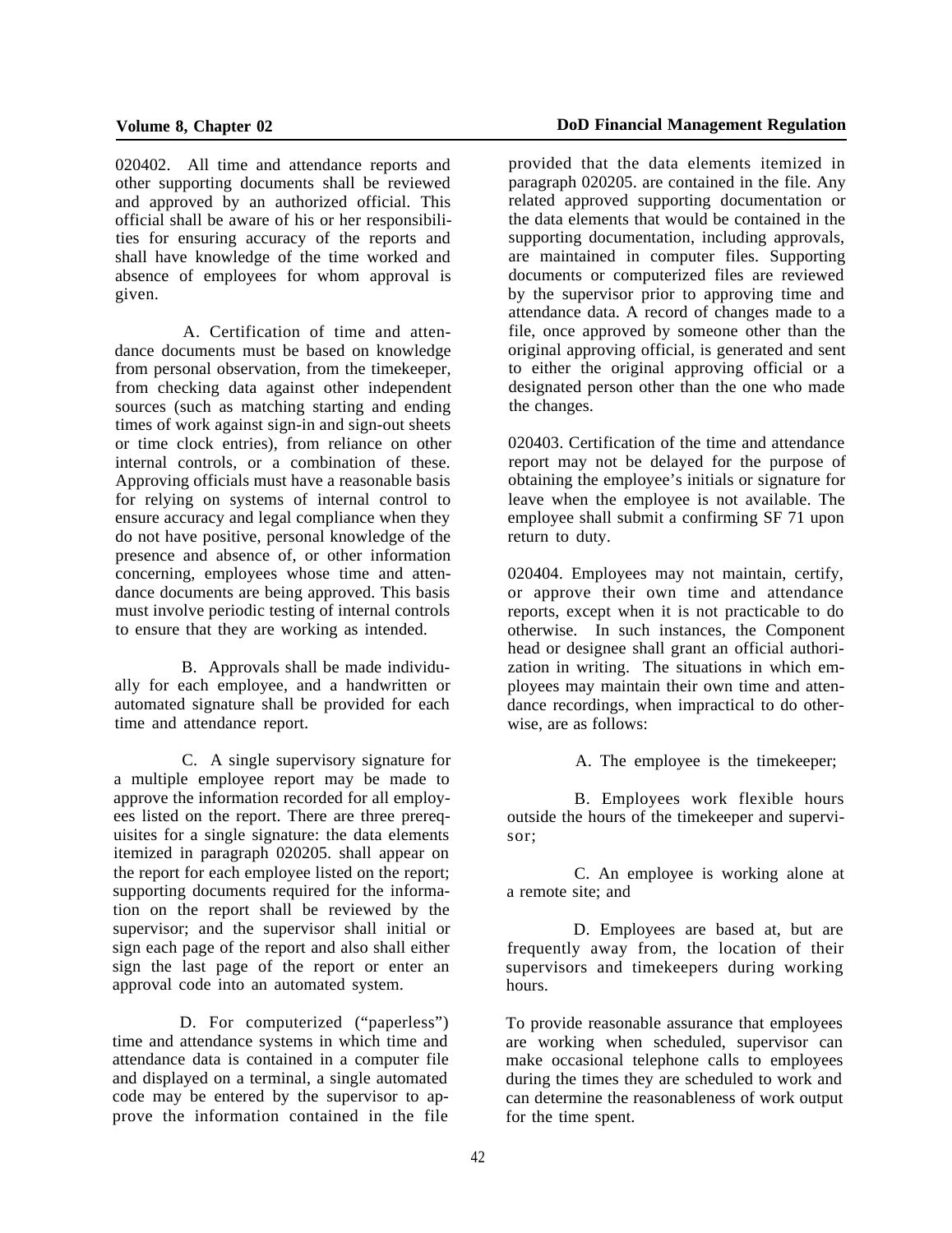020405. When it is not practical for the supervisor to approve a time and attendance record prior to the receipt of supporting documents, the employee may be paid and a subsequent review performed of the documents by the supervisor. Exceptions to the general prohibition of employees approving their own time and attendance recordings are intended to apply only when it is not feasible for employees described to have their time and attendance report approved by a supervisor. These exceptions are:

A. Employees who work flexible hours outside the hours of the timekeeper and supervisor;

B. An employee is working alone at a remote site;

C. Employees are based at, but frequently away from, the location of their supervisors and timekeepers during working hours; and

D. The employee is head of an organization within an agency who has no supervisor on site.

020406. Employees will sign or initial their time and attendance reports to verify accuracy of the entries whenever it is practical to have them do so. (This verification does not constitute supervisory approval of the reports, which must still be made). When not practical:

A. A copy of the time and attendance report for each employee or an LES must be provided to the employee promptly; and

B. Employees must review the report and disclose any discrepancies to supervisor, and the supervisor must resolve such discrepancies promptly.

#### 0205 TIME AND ATTENDANCE REPORT-ING

020501. Time and attendance data may be transmitted by using positive reporting, exception reporting, or a combination of both. Under positive reporting, time and attendance data are input to the payroll system for each employee. Under exception reporting, only changes to

normal time and attendance are input to the payroll system. If an employee works a scheduled tour of duty, no input is necessary. However, a time and attendance record shall be maintained for each employee regardless of which method of reporting is used.

020502. When an exception report is appropriate, transmission may be by messenger, mail, teletype, telephone, or electronic means, so long as adequate controls and audit trails are in place and operating. For example, a listing of leave and other absences taken by employees during the pay period could be prepared and forwarded to the appropriate supervisor for review and comparison to time and attendance reports. These controls and audit trails shall ensure that all exception reports are received and processed and that every employee of the employing activity covered by the exception-reporting techniques is accounted for.

020503. In the absence of time and attendance data for an employee, the civilian payroll system will generate a charge against the employee's annual leave balance. If the annual leave balance is not sufficient to support the employee's regularly scheduled tour of duty, the remainder will be charged as shown in Table 5-2. The employee's pay and leave record will be corrected upon submission of a corrected time and attendance report.

# 0206 ADJUSTMENTS AND CORRECTIONS

020601. Current Period Corrections. Timekeepers will correct errors in data as discussed in subparagraph 020102. C.3.d.

020602. Prior Period Adjustments. If the time and attendance for the current pay period has been processed and a change is required, certified adjusted time and attendance data will be input to the payroll system or forwarded to the civilian payroll office via the liaison office. The adjustment will be included in the employee's pay for the pay period following receipt.

020603. Electronic corrections for current period corrections and prior period adjustments will be made in accordance with the payroll system's users manual.